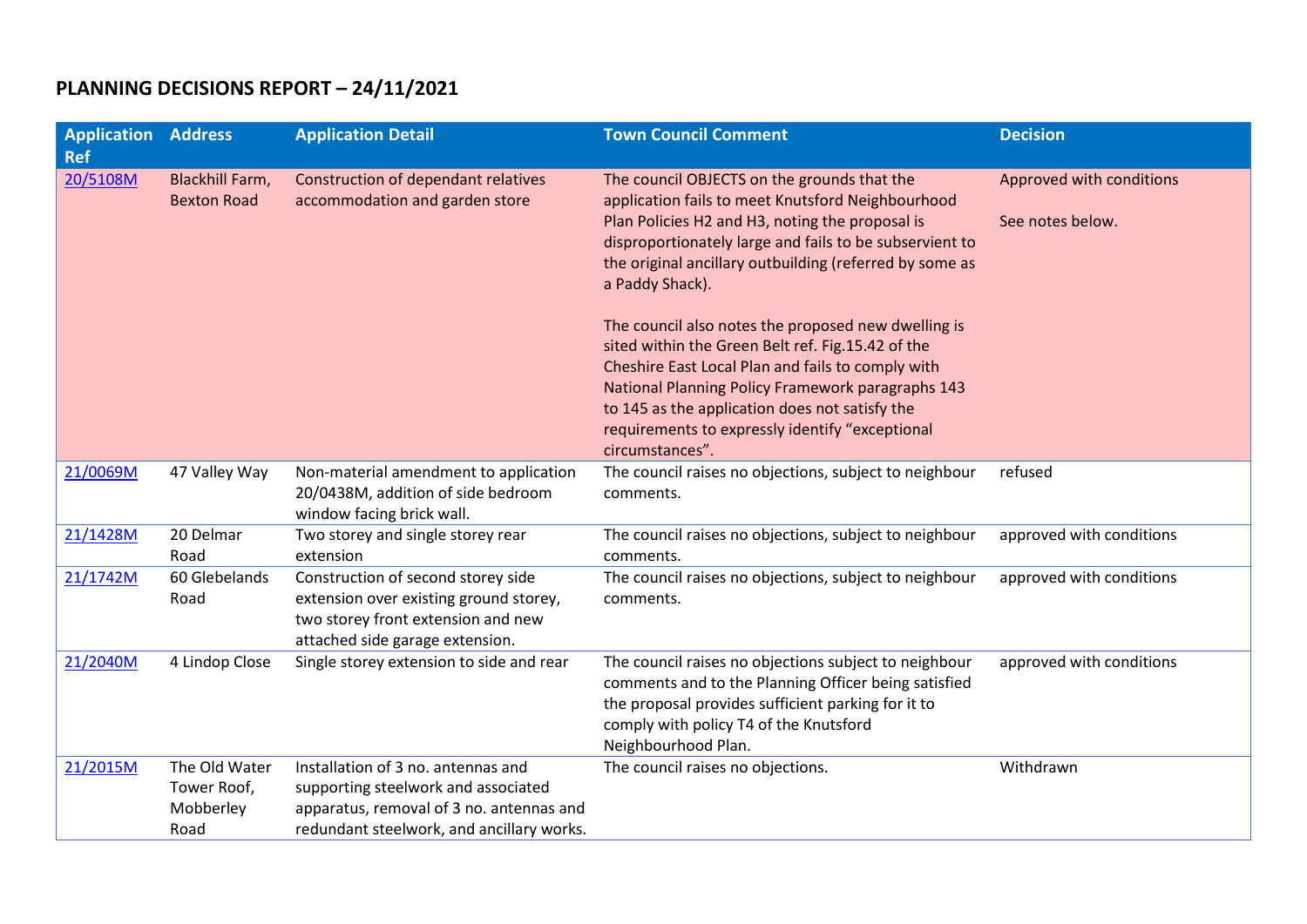| <b>Application Address</b><br><b>Ref</b> |                             | <b>Application Detail</b>                                                                                                                                                                             | <b>Town Council Comment</b>                                                                                                                                                                                                                                                                                                                                                                                                                                                   | <b>Decision</b>          |
|------------------------------------------|-----------------------------|-------------------------------------------------------------------------------------------------------------------------------------------------------------------------------------------------------|-------------------------------------------------------------------------------------------------------------------------------------------------------------------------------------------------------------------------------------------------------------------------------------------------------------------------------------------------------------------------------------------------------------------------------------------------------------------------------|--------------------------|
| 21/2113M                                 | 4 Bewick Walk               | Single storey front extension to form<br>porch and w.c.                                                                                                                                               | The council raises no objections subject to neighbour<br>comments and to the Planning Officer being satisfied<br>the proposal does not detrimentally affect the street<br>scene or the character of the area.                                                                                                                                                                                                                                                                 | approved with conditions |
| 21/2488M                                 | 23 Grove Park               | Erection of double storey extension with<br>internal reconfiguration to the side of the<br>existing dwelling and creating new porch<br>on the front elevation following the<br>existing building line | The council raises no objections, subject to neighbour<br>comments.                                                                                                                                                                                                                                                                                                                                                                                                           | approved with conditions |
| 21/2482M                                 | 3 Bracken Way               | First floor dormer roof extension to both<br>rear bedrooms                                                                                                                                            | The council raises no objections, subject to neighbour<br>comments.                                                                                                                                                                                                                                                                                                                                                                                                           | approved with conditions |
| 21/2676M                                 | 1 Hillside Road             | Part single storey, part 2 storey extension<br>to side and single storey extension to<br>rear.                                                                                                        | The council raises no objections, subject to neighbour<br>comments.                                                                                                                                                                                                                                                                                                                                                                                                           | approved with conditions |
| 21/2542M                                 | 17 Sugar Pit<br>Lane        | Variation of Condition 2 on approval<br>20/4263M for two storey wrap around<br>extension                                                                                                              | Original comment: The council would like to request a<br>condition that the window in the side elevation is<br>fitted with obscured glass and any openings are above<br>1.8m, to avoid overlooking of the neighbouring<br>property. Revised to no objections following amended<br>plans including obscured glazing.                                                                                                                                                           | approved with conditions |
| 21/2856M                                 | 4 Queen Street              | Erection of a single storey<br>porch/conservatory extension to<br>rear/side.                                                                                                                          | The council raises no objections, subject to neighbour<br>comments.                                                                                                                                                                                                                                                                                                                                                                                                           | approved with conditions |
| 21/2802M                                 | 24 Glebelands<br>Road       | Porch extension for benefit of wheelchair<br>user                                                                                                                                                     | The council supports this application due to the<br>benefits it will afford the resident of the property.                                                                                                                                                                                                                                                                                                                                                                     | approved with conditions |
| 21/2864M                                 | 1 Lilybrook<br><b>Drive</b> | Erection of a car port within the curtilage<br>of a residential dwelling                                                                                                                              | The council raises no objections subject to neighbour<br>comments and to the Planning Officer being satisfied<br>the proposal employs the use of suitable permeable<br>materials, or a suitable drainage scheme is submitted<br>due to historic flooding in the area.<br>Additionally, the council requests that if in granting<br>consent that Cheshire East Council requests the car<br>port remain ancillary to the dwelling and only be used<br>for residential purposes. | refused                  |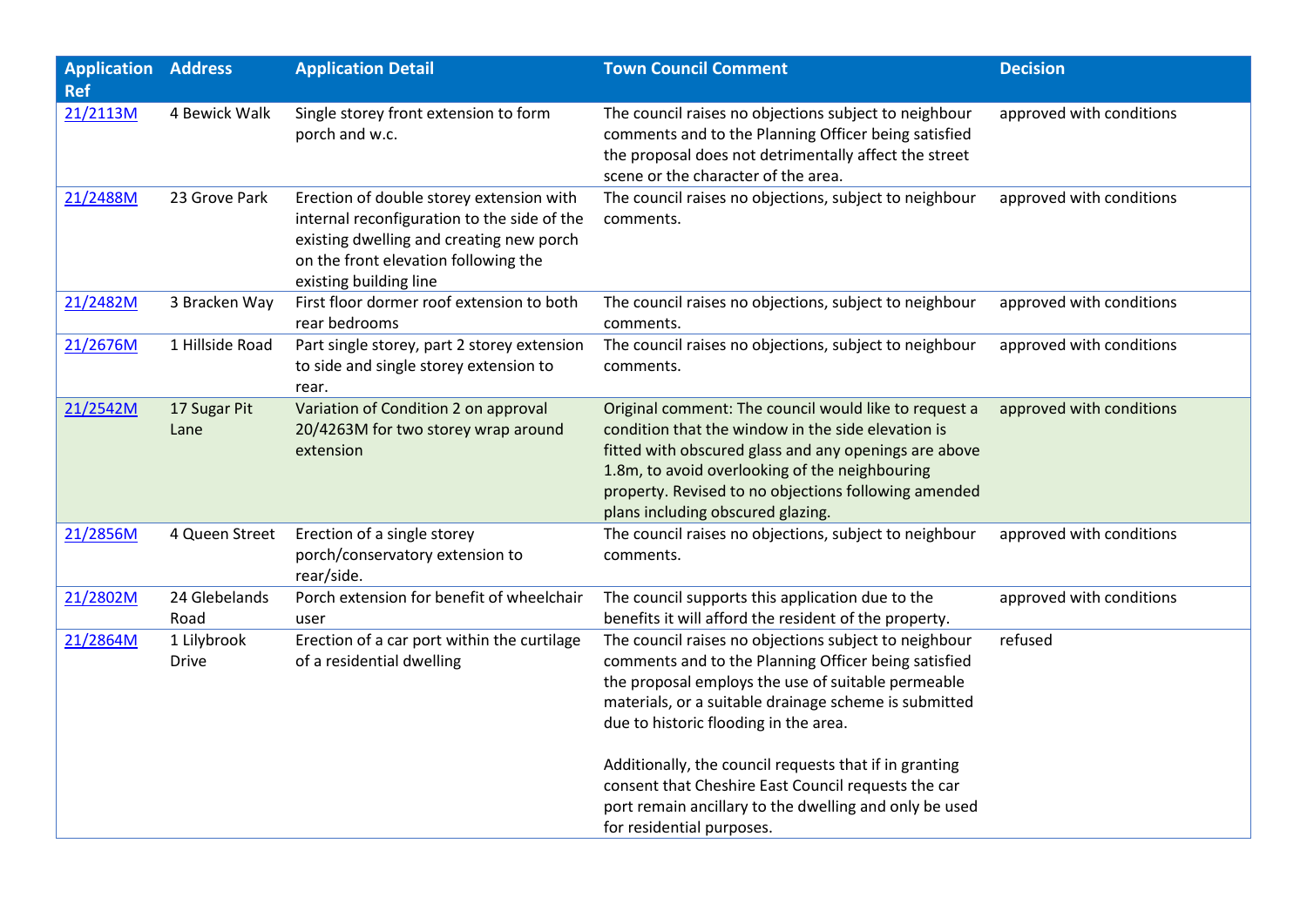| <b>Application Address</b><br><b>Ref</b> |                              | <b>Application Detail</b>                                                                                                                                                                                                                                                        | <b>Town Council Comment</b>                                                                                                                                                                                                                                                                                                                                                                                                  | <b>Decision</b>                             |
|------------------------------------------|------------------------------|----------------------------------------------------------------------------------------------------------------------------------------------------------------------------------------------------------------------------------------------------------------------------------|------------------------------------------------------------------------------------------------------------------------------------------------------------------------------------------------------------------------------------------------------------------------------------------------------------------------------------------------------------------------------------------------------------------------------|---------------------------------------------|
| 21/2966M                                 | 79 Ashworth<br>Park          | Single storey side and rear extensions                                                                                                                                                                                                                                           | The council raises no objections, subject to neighbour<br>comments.                                                                                                                                                                                                                                                                                                                                                          | approved with conditions                    |
| 21/3051M                                 | 50 Blackhill<br>Lane         | Garage conversion, single storey<br>extension to side of house and porch<br>extension                                                                                                                                                                                            | The council raises no objections subject to neighbour<br>comments and to the Planning Officer being satisfied<br>the proposal meets policy T4 of the Knutsford<br>Neighbourhood Plan.                                                                                                                                                                                                                                        | approved with conditions                    |
| 21/3341M                                 | 13 Manor Park<br>South       | Demolition of existing single storey flat<br>roof bay window and porch. Construction<br>of new gable extension to front and rear                                                                                                                                                 | The council raises no objections, subject to neighbour<br>comments                                                                                                                                                                                                                                                                                                                                                           | approved with conditions                    |
| 21/2542M                                 | 17 Sugar Pit<br>Lane         | Revised Plans Variation of Condition 2 on<br>approval 20/4263M for two storey wrap<br>around extension                                                                                                                                                                           | The council raises no objections, subject to neighbour<br>comments.                                                                                                                                                                                                                                                                                                                                                          | approved with conditions                    |
| 21/3582T                                 | Woodgarth,<br>Leycester Road | Tree works to various trees                                                                                                                                                                                                                                                      | The council raises no objections subject to the Tree<br>Officer being satisfied there is sufficient evidence to<br>support the proposed felling and requests that in<br>granting consent that Cheshire East Council requests<br>the works are undertaken outside the nesting season<br>and the applicant replant a suitable replacement<br>native species tree for the felled tree due to the<br>declared climate emergency. | Consent for works in TPO with<br>conditions |
| 21/3982M                                 | 27 Carrwood                  | 2 storey extension to front of existing<br>attached garage and first floor side<br>extension over garage. Amended first<br>floor window openings over front<br>entrance. New and amended materials<br>finishes all around. Increased off road<br>driveway/parking area to front. | The council raises no objections, subject to neighbour<br>comments.                                                                                                                                                                                                                                                                                                                                                          | approved with conditions                    |
| 21/4028M                                 | 7 Tabley Close               | Two storey side extension and half two<br>storey/ half single storey rear extension.                                                                                                                                                                                             | The council raises no objections, subject to neighbour<br>comments.                                                                                                                                                                                                                                                                                                                                                          | approved with conditions                    |
| 21/4154M                                 | 11 Grove Park                | Ground floor wrap around extension.<br>First floor front extension. Driveway<br>extended and altered. Associated<br>alterations                                                                                                                                                  | The council raises no objections subject to neighbour<br>comments and the Planning Officer being satisfied the<br>proposal meets policy T4 of the Knutsford<br>Neighbourhood Plan.                                                                                                                                                                                                                                           | approved with conditions                    |
| 21/4420M                                 | 80 Mereheath<br>Park         | Front facing first floor extension.                                                                                                                                                                                                                                              | The council raises no objections, subject neighbour<br>comments.                                                                                                                                                                                                                                                                                                                                                             | approved with conditions                    |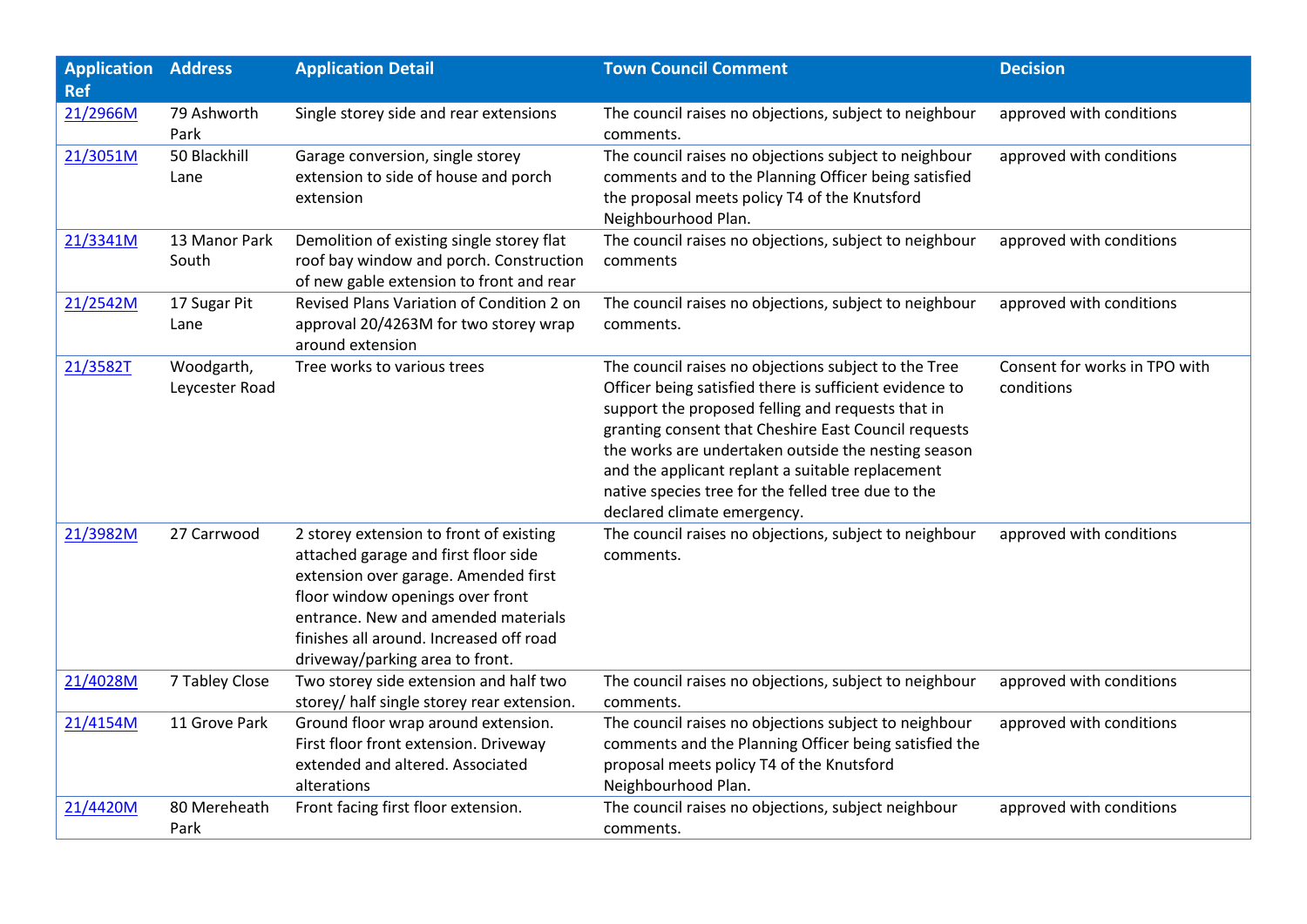| <b>Application</b><br><b>Ref</b> | <b>Address</b>                                  | <b>Application Detail</b>                                                                                                                                                                        | <b>Town Council Comment</b>                                                                                                                                                                      | <b>Decision</b>                             |
|----------------------------------|-------------------------------------------------|--------------------------------------------------------------------------------------------------------------------------------------------------------------------------------------------------|--------------------------------------------------------------------------------------------------------------------------------------------------------------------------------------------------|---------------------------------------------|
| 21/4313M                         | Land off<br>Northwich<br>Road                   | Non Material Amendment to application<br>19/1392M.                                                                                                                                               | The council OBJECTS to the type 1 designs on the<br>grounds the proposed designs negate the design<br>quality of the application.                                                                | Approved<br>See note below.                 |
| 21/4469T                         | The Beeches,<br>Croft Lane                      | Tree works to two Beech trees                                                                                                                                                                    | The council raises no objections subject to requesting<br>that a bird survey is completed prior to works<br>commencing and the Tree Officer is fully satisfied with<br>the methodology employed. | Consent for works in TPO with<br>conditions |
| 21/4419M                         | 29,<br>Beggarmans<br>Lane                       | Two storey extension to front and<br>internal works.                                                                                                                                             | The council raises no objections, subject to neighbour<br>comments.                                                                                                                              | approved with conditions                    |
| 21/4620T                         | The Coach<br>House, 18<br>Gaskell Lane          | Works to trees                                                                                                                                                                                   | The council notes the declared climate emergency and<br>requests the Tree Officer is fully satisfied with the<br>felling of the trees.                                                           | Tree 6 week date expired (CA)               |
| 21/4710M                         | 52 Ashworth<br>Park                             | 2 storey side extension. Re-roof all roofs<br>with pitched roofs to front and rear single<br>storey extensions. Removal of existing<br>side/rear fence and reposition close to<br>side boundary. | The council raises no objections, subject to neighbour<br>comments.                                                                                                                              | approved with conditions                    |
| 21/4725M                         | Tall Timbers, 3<br>Leycester Road               | non material amendment of 20/0426M -<br>Replacement dwelling with attached<br>double garage                                                                                                      | The council raises no objections.                                                                                                                                                                | approved with conditions                    |
| 21/4685M                         | 7 Oakleigh                                      | First floor rear extension with balcony                                                                                                                                                          | The council raises no objections, subject to neighbour<br>comments.                                                                                                                              | approved with conditions                    |
| 21/4747M                         | 41 Chelford<br>Road                             | Alterations, front infill and first floor rear<br>extension                                                                                                                                      | The council OBJECTS on the grounds the proposal<br>presents a detrimental impact on residential amenity<br>through the loss of light and overshadowing.                                          | approved with conditions<br>See note below. |
| 21/4737T                         | 2 Rutherford<br><b>Drive</b>                    | Tree works                                                                                                                                                                                       | The council raises no objections, subject to neighbour<br>comments.                                                                                                                              | Tree 6 week date expired (CA)               |
| 21/4885M                         | 1 Norbury<br>Close                              | Non material amendment on application<br>20/5168M - The erection of a single<br>storey side extension, including a partial<br>garage conversion.                                                 | The council raises no objections, subject to neighbour<br>comments.                                                                                                                              | approved                                    |
| 21/4777D                         | Slaters Court,<br>Princess Street,<br>Knutsford | Discharge of Condition 3 on 17/6336M -<br>Removal of existing one bedroom<br>dwelling and garage and the construction                                                                            | The council raises no objections, subject to neighbour<br>comments.                                                                                                                              | approved                                    |